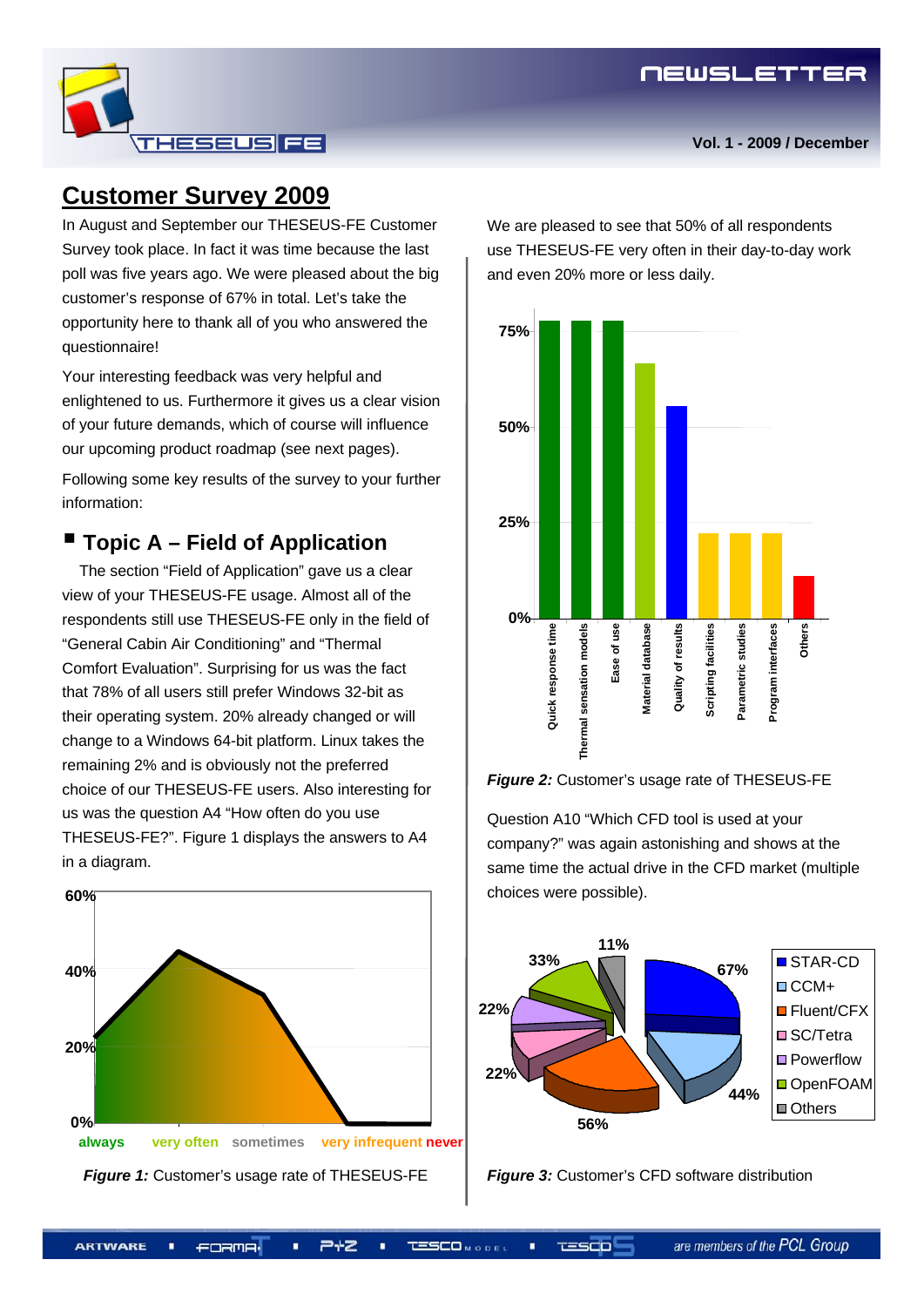By Figure 3 the full dilemma becomes aware. There are too many tools to define any CFD standards, although we recently recognize a trend towards CCM+ and the freeware package OpenFOAM. Nevertheless from our point of view as a developer it becomes quite impossible to create THESEUS-FE interfaces to all of these CFD applications.

**THESEUS FE** 

#### **Topic B – Product Development**

This fact directly will lead us to the next key item "future product developments".



**Figure 4:** Customer's rating of future features

Obviously an integrated CFD solution is more attractive to our customers than any CFD interface even to a cost-free tool like OpenFOAM. Due to constantly rising model sizes and cheap powerful CPUs as well as available memory, of course the topic of parallelisation arises. Apparently our view factor calculation is yet fast enough. But anyway if we parallelise THESEUS-FE next, then we will certainly also introduce multi-processing for the view factors. As a third item with high priority new local comfort evaluation came up, which was not surprising for us because this topic was already announced by our team about one year ago.

### **Topic C – Support and Maintenance**

The last section of the survey covered your opinion to our support service. Figure 4 displays the very positive results. We really would like to thank all for this very nice feedback.



*Figure 5:* Customer's rating of support quality

Well, beside our update policy we do not see high potential for improvements of our support services.

### **New Service Release 3.1 at Start**

Following your wishes, we will introduce gridless CFD, parallelisation, CCM+ interface and Zhang's comfort evaluation into THESEUS-FE within 2010. But before this next generation of THESEUS-FE v4.0 will be available, first a new service version 3.1 will be released soon. This service release is mainly focusing on customer related bug fixes, but also introduces Hemicube method as an alternative view factor calculation technique.



**Figure 6:** Principle of Hemicube method

**TESCO**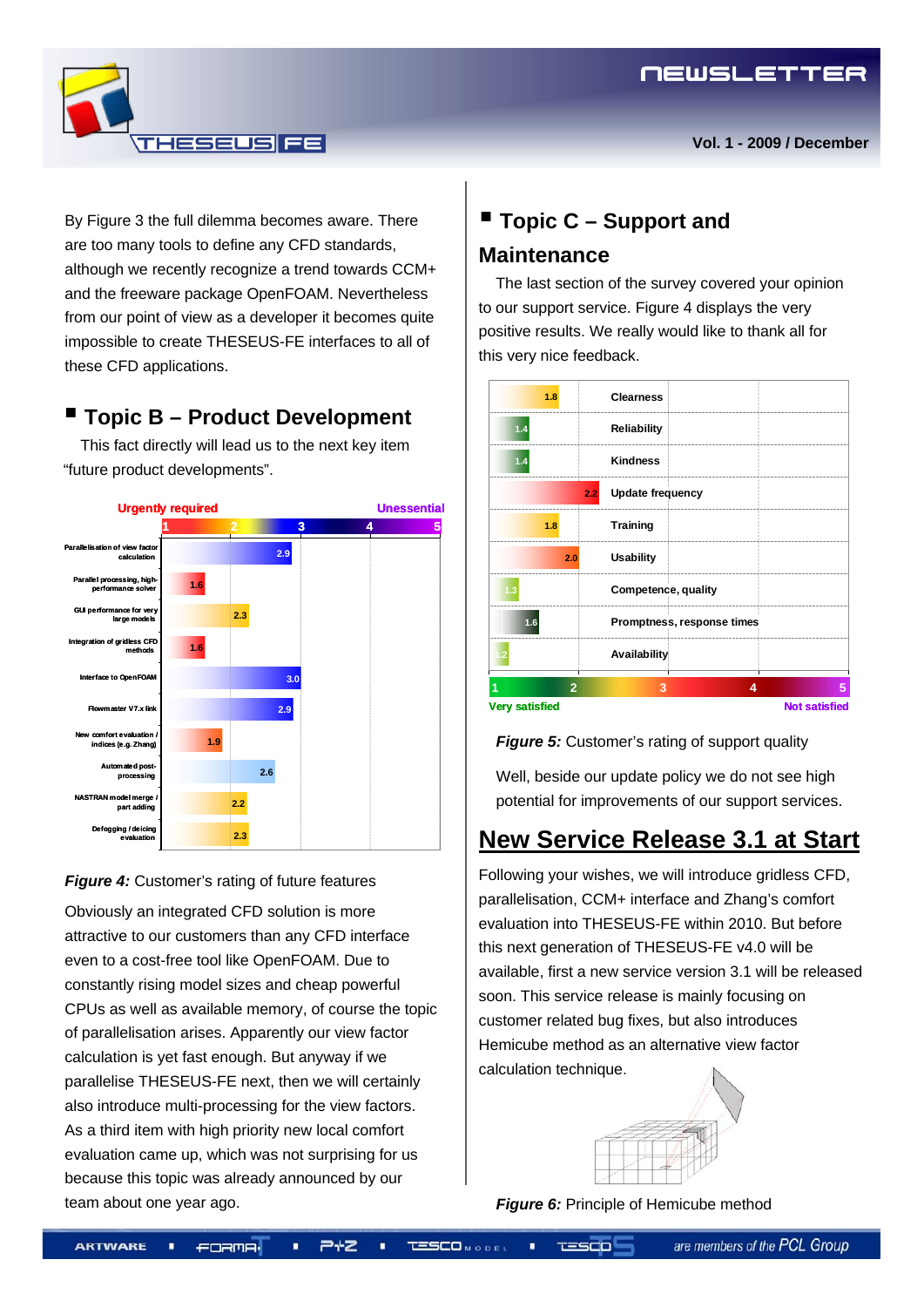

**Vol. 1 - 2009 / December**

Knowing that Hemicube is an old but established method and not a real innovation, we nevertheless decided to implement it too, because of the impressive benefits of this technique, which are:

**HESELISI FE** 

- increased result accuracy compared to patching

- enormous calculation speed increase

- reduction from quadratic  $O(n^2)$  to linear  $O(n)$ dependency on model size

- hemicube resolution is adjustable to the machine's memory size limit

- perfect view factor sums for closed cavities

- especially suited for very fine models with hundreds of thousands elements

- inherent handling of obstructions

The following benchmark figures emphasize these facts:



**View factor calculation time [%]**



# **High-performance GUI**

Another development task we are currently working on is a completely new graphical user interface (GUI) for THESEUS-FE. This was necessary, because we recognized a performance gap of our existing GUI for very large models with over one million shell elements or for the case of a model with many solid elements. A first beta version with post-processing facilities is already finished and looks very promising (see Figure 8).





**Figure 8:** A first look to the next GUI

Special graphic algorithm and data structures allow for an easily handling of models with up to many million elements. The most interesting thing however will be the possibility to read in \*.tfe- files directly.

| <b>THESEUS-FE - Milestone 4</b> |            |      |               |          |
|---------------------------------|------------|------|---------------|----------|
| File                            | Tools View |      | Help          |          |
|                                 | HDF        | NAS  | ඝ<br>$\equiv$ | identify |
| Project                         |            |      |               |          |
| Pre                             |            | Data | Post          |          |

*Figure 9:* TFE-File format input